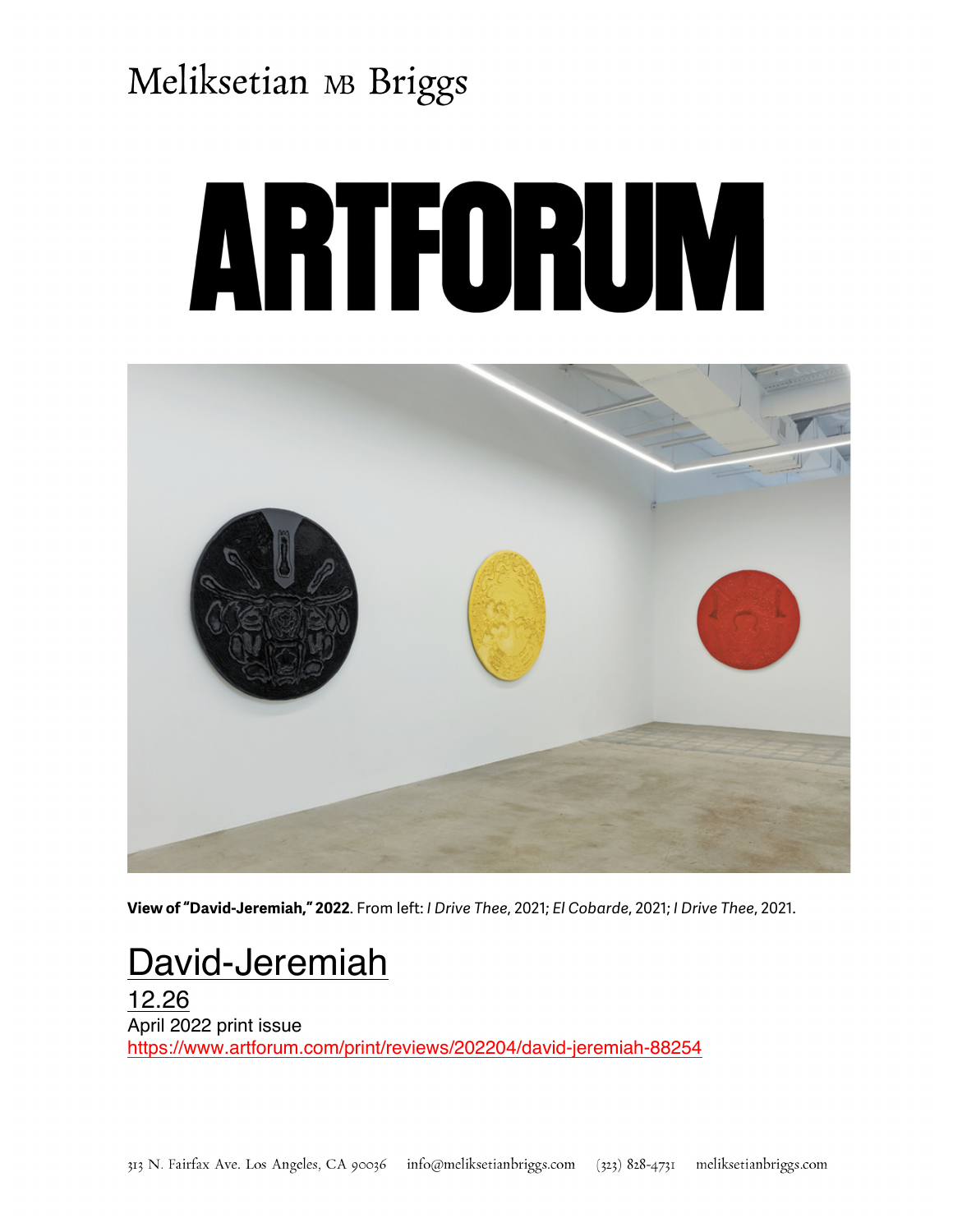### Meliksetian MB Briggs

In David-Jeremiah's new series of paintings, "I Drive Thee," 2021–22, diagrammatic depictions of collarbones and orchid blossoms, framed by an allusion to the ludicrously expensive Lamborghini sports car, form the basis for a layered rumination on Black masculinity. The project gives unexpected visual form to the violence and trauma inflicted via racial stereotyping. Yet there is a therapeutic element here as well, as the artist argues that the visualization of these toxic markers of identity is part of the process to comprehend and counter the corrosive effects of racism on identity formation. It is an ambitious agenda, made all the more challenging by the artist's inventive use of abstraction to convey the theme.

"I Drive Thee" comprises eight monochromatic tondos, each of which displays an intricate, symmetrical decorative pattern showing an arrangement of the principal visual elements: the bone and the blossom. These forms, rendered more or less figuratively as bas-reliefs, are made directly on the panel, for the most part, with lengths of manila rope and adhesive. The rawness of the embossed effect is softened somewhat by the monochromatic treatment of the piece. The colors are symbolic, indicating the particular psychological or ethical content that each work intends to convey—red for violence and bloodshed, yellow for reticence, and black for purity and integrity. The circular format lends a maplike appearance to the pattern, suggesting a microcosm of pain, trauma, and possibly redemption.

David-Jeremiah has been shrewdly employing the Lamborghini as a signifier for most of his career in an attempt to anchor his reflections on the Black male experience. He transforms the "Lambo" into something more than a convenient cliché for gangsta status by meshing the image of the sports car with the flamboyant and repellent culture of the *corrida de toros*. But just when you think you are on alltoo-familiar thematic ground, David-Jeremiah's nuanced reinterpretation of the trials and tribulations of Black masculinity might cause you to pause and reconsider the